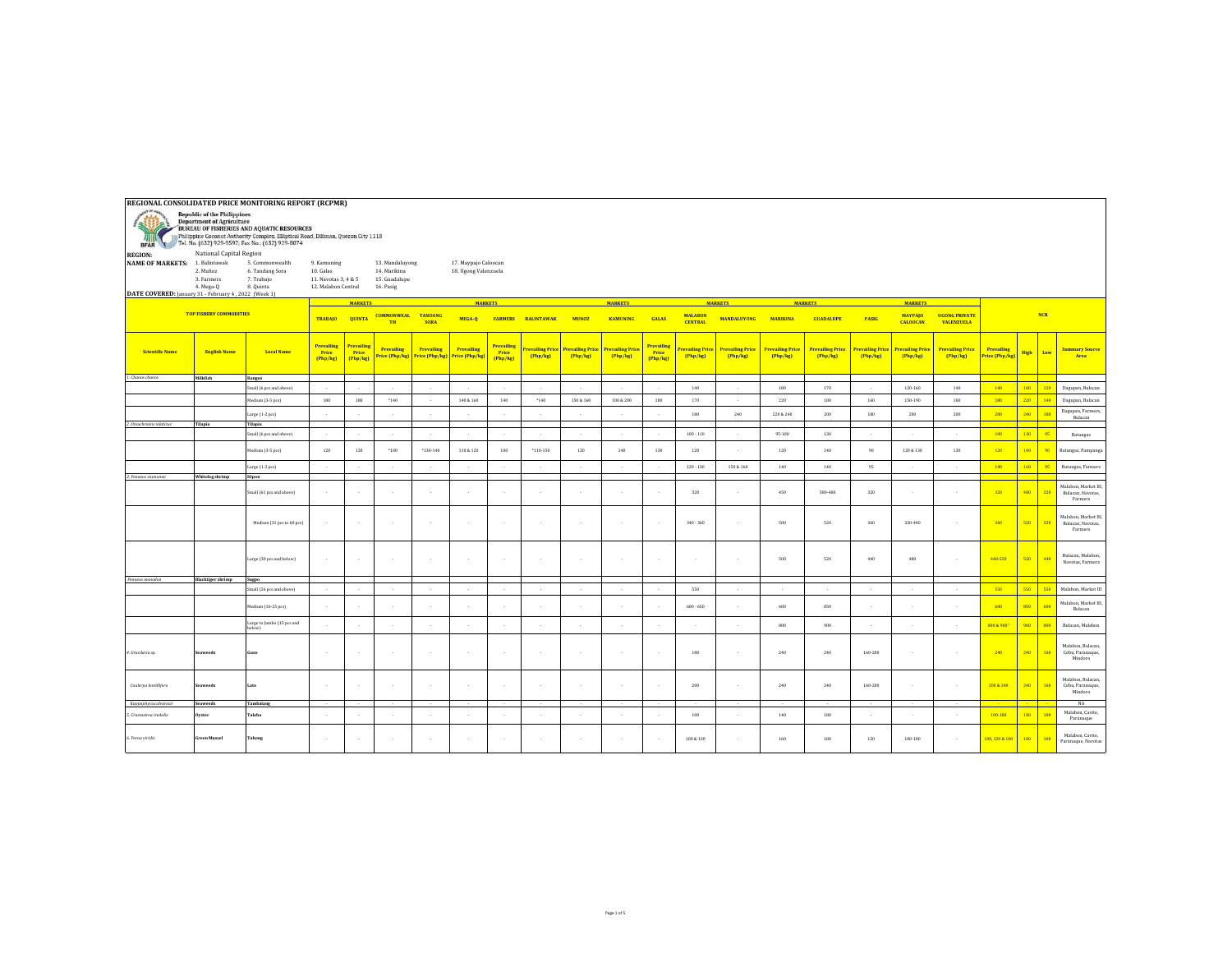|                            |                                   |                                   |                                        | <b>MARKETS</b>                       |                                |                                                                   | <b>MARKETS</b> |                                      |                            |                            | <b>MARKETS</b>                    |                                      |                                        | <b>MARKETS</b>             |                                    | <b>MARKETS</b>                    |                                        | <b>MARKETS</b>                    |                                           |                              |             |            |                                                             |
|----------------------------|-----------------------------------|-----------------------------------|----------------------------------------|--------------------------------------|--------------------------------|-------------------------------------------------------------------|----------------|--------------------------------------|----------------------------|----------------------------|-----------------------------------|--------------------------------------|----------------------------------------|----------------------------|------------------------------------|-----------------------------------|----------------------------------------|-----------------------------------|-------------------------------------------|------------------------------|-------------|------------|-------------------------------------------------------------|
|                            | <b>TOP FISHERY COMMODITIES</b>    |                                   | <b>TRABAJO</b>                         |                                      | <b>QUINTA COMMONWEAL</b><br>TH | <b>TANDANG</b><br><b>SORA</b>                                     |                |                                      | MEGA-Q FARMERS BALINTAWAK  | <b>MUNOZ</b>               | <b>KAMUNING</b>                   | <b>GALAS</b>                         | <b>MALABON</b><br><b>CENTRAL</b>       | <b>MANDALUYONG</b>         | <b>MARIKINA</b>                    | <b>GUADALUPE</b>                  | <b>PASIG</b>                           | <b>MAYPAJO</b><br><b>CALOOCAN</b> | <b>UGONG PRIVATE</b><br><b>VALENZUELA</b> |                              |             | <b>NCR</b> |                                                             |
| <b>Scientific Name</b>     | <b>English Name</b>               | <b>Local Name</b>                 | <b>Prevailing</b><br>Price<br>(Php/kg) | <b>Prevailing</b><br>Price<br>Php/kg | Prevailing                     | <b>Prevailing</b><br>Price (Php/kg) Price (Php/kg) Price (Php/kg) | Prevailing     | <b>Prevailing</b><br>Price<br>Php/kg | Prevailing Price<br>Php/kg | Prevailing Price<br>Php/kg | <b>Prevailing Price</b><br>Php/kg | Prevailing<br><b>Price</b><br>Php/kg | <mark>revailing Price</mark><br>Php/kg | Prevailing Price<br>Php/kg | <b>Prevailing Price</b><br>Php/kg) | <b>Prevailing Price</b><br>Php/kg | <mark>revailing Price</mark><br>Php/kg | <b>Prevailing Price</b><br>Php/kg | <b>Prevailing Price</b><br>Php/kg         | Prevailing<br>Price (Php/kg) | <b>High</b> | Low        | <b>Summary Source</b><br>Area                               |
| 7. Scylla serrata          | Muderab                           | Alimango                          |                                        |                                      |                                |                                                                   |                |                                      |                            |                            |                                   |                                      |                                        |                            |                                    |                                   |                                        |                                   |                                           |                              |             |            |                                                             |
|                            |                                   | Male                              | $\sim$                                 |                                      |                                |                                                                   |                |                                      |                            |                            |                                   |                                      | 450                                    |                            | $600 - 650$                        |                                   | 600                                    |                                   |                                           | 600                          | 650         | 451        | Malabon, Market III,<br>Bulacan, Quezon                     |
|                            |                                   | emale                             | $\sim$                                 |                                      |                                |                                                                   |                |                                      |                            |                            |                                   |                                      | 550                                    |                            | $550 - 650$                        |                                   | 700                                    |                                   |                                           | 550                          | 700         | 551        | Malabon, Market III,<br>Bulacan, Quezon                     |
| 8. Portunus pelagicus      | <b>Blue swimming Crab</b>         | Alimasag                          |                                        |                                      |                                |                                                                   |                |                                      |                            |                            |                                   |                                      |                                        |                            |                                    |                                   |                                        |                                   |                                           |                              |             |            |                                                             |
|                            |                                   | Small/Medium (7 pcs and<br>above) | 14                                     |                                      | $\mathcal{L}$                  | $\sim$                                                            |                | $\sim$                               |                            |                            |                                   |                                      | $250 - 300$                            |                            | 360                                |                                   | 280-300                                | 140                               | $\sim$                                    | 300                          | 360         | 140        | Malabon, Market III,<br>Farmers, Bulacan,<br>Quezon         |
|                            |                                   | Large (1-6 pcs)                   | $\sim$                                 |                                      | ٠.                             | $\sim$                                                            | $\sim$         | $\sim$                               |                            |                            |                                   | - 1                                  | 380                                    |                            | 500                                |                                   | 500                                    | 440                               | $\sim$                                    | 500                          | 500         | 380        | Malabon, Market III,<br>Farmers, Bulacan,<br>Quezon         |
| 9. Thunnus albacares       | <b>Yellowfin Tuna</b>             | Tambakol                          |                                        |                                      |                                |                                                                   |                |                                      |                            |                            |                                   |                                      |                                        |                            |                                    |                                   |                                        |                                   |                                           |                              |             |            |                                                             |
|                            |                                   | Whole                             | $\sim$                                 |                                      | $\sim$                         | $\mathbf{r}$                                                      |                | $\sim$                               | 14                         |                            |                                   |                                      | 280                                    | 320                        | 380                                | 360                               | 300                                    | 300                               | <b>1979</b>                               | 300                          | 380         | 280        | Malabon, Market III,<br>Farmers, Lucena,<br>Navotas         |
|                            |                                   | Sliced                            | <b>1979</b>                            |                                      | $\sim$                         | $\mathbf{r}$                                                      | $\sim$         | $\mathbf{r}$                         | - 1                        |                            |                                   | $\mathbf{r}$                         | 320                                    | 14                         | 280-320                            | 440                               | 400                                    | $\sim$                            | . .                                       | 320                          | 440         | 280        | Malabon, Market III,<br>Lucena, Farmers,<br>Navotas         |
|                            |                                   | Head                              | $\sim$                                 |                                      |                                |                                                                   |                |                                      |                            |                            |                                   |                                      |                                        |                            | 120                                | 200                               | 200                                    |                                   |                                           | 200                          | 200         | 120        | Lucena, Malabon,                                            |
| Katsuwanus pelamis         | Skipjack Tuna                     | Gulyasan                          |                                        |                                      |                                |                                                                   |                |                                      |                            |                            |                                   |                                      |                                        |                            |                                    |                                   |                                        |                                   |                                           |                              |             |            | Farmers, Navotas                                            |
|                            |                                   | Whole                             | $\sim$                                 |                                      | $\sim$                         | $\overline{\phantom{a}}$                                          |                | - 1                                  |                            |                            |                                   |                                      | 160                                    |                            | $\sim$                             | $160 - 200$                       |                                        |                                   | $\mathbf{r}$                              | 160                          | 200         | 160        | Malabon, Market III,<br>Navotas                             |
|                            |                                   | Sliced                            | $\sim$                                 |                                      |                                |                                                                   |                |                                      |                            |                            |                                   |                                      |                                        |                            |                                    | 240                               |                                        |                                   |                                           | 240                          | 240         | 240        | Malabon, Navotas                                            |
| Auxis thazard              | <b>Frigate Tuna</b>               | Tulingan                          | $\sim$                                 |                                      |                                | $\cdot$                                                           |                |                                      |                            |                            |                                   |                                      | 140                                    | 280                        | 240-300                            |                                   |                                        | $200 - 240$                       |                                           | 240                          | 300         | 140        | Malabon, Farmers,<br>Lucena, Navotas                        |
| Auxis rochei               | <b>Bullet Tuna</b>                | <b>Tulingan</b>                   | $\sim$                                 |                                      | $\sim$                         | $\sim$                                                            | $\sim$         | $\sim$                               |                            |                            |                                   |                                      | 180                                    |                            | $\sim$                             | 200 & 260                         | 160 & 180                              | $\sim$                            | 200                                       | 180 & 200                    | 260         | 160        | Malabon, Market III,<br>Farmers, Navotas                    |
| 10. Sardinella fimbriata   | Fringescale Sardinella            | Tunsoy                            | $\sim$                                 |                                      |                                |                                                                   |                |                                      |                            |                            |                                   |                                      |                                        |                            |                                    |                                   |                                        |                                   |                                           |                              |             |            | NA                                                          |
| Sardinella lemuru          | <b>Bali Sardinella</b>            | Tamban                            | $\sim$                                 |                                      |                                |                                                                   |                |                                      |                            |                            |                                   |                                      | 130                                    |                            |                                    |                                   |                                        | $80 - 90$                         | 80                                        | 80                           | 130         | 80         | Malabon, Market III.<br>Navotas                             |
| Sardinella gibosa          | Goldstripe Sardinella             | Tamban                            | $\sim$                                 |                                      | $\sim$                         | $\sim$                                                            | $\sim$         | $\sim$                               | $\sim$                     | $\sim$                     | $\sim$                            | $\sim$                               |                                        | $\sim$                     | 200                                | $\sim$                            | $\sim$                                 | $\sim$                            | $\sim$                                    | 200                          | 200         | 200        | Lucena                                                      |
| 11. Rastrelliger kanagurta | Indian Mackerel                   | <b>Mumahan</b>                    | $*300$                                 |                                      | *300                           | *320                                                              | $*250$         | *250                                 | *260 & 280                 | $*260.300$                 |                                   | - 1                                  | $250 - 300$                            | 300 & 320                  | 320 & 300                          | 300                               | 240                                    | 200                               | $\mathbf{r}$                              | 300                          | 320         | 200        | Malabon, Market III,<br>Farmers, Lucena,<br>Quezon, Navotas |
| Scomberomorus commerson    | larrow-barred Spanish<br>Mackerel | Tangigue                          | $\sim$                                 |                                      | $\sim$                         | $\sim$                                                            | $\mathcal{L}$  | $\mathcal{L}$                        |                            |                            |                                   | $\sim$                               | 350                                    | 500                        | 400-550                            | 550                               | 460                                    | $\mathcal{L}$                     | 14                                        | 550                          | 550         | 350        | Malabon, Market III,<br>Farmers, Lucena,<br>Quezon          |
| 12. Decapterus macrosoma   | Shortfin scad                     | Galunggong                        |                                        |                                      |                                |                                                                   |                |                                      |                            |                            |                                   |                                      |                                        |                            |                                    |                                   |                                        |                                   |                                           |                              |             |            |                                                             |
|                            |                                   | Small (21 pcs and above)          |                                        |                                      |                                |                                                                   |                |                                      |                            |                            |                                   |                                      | 160                                    |                            | 220                                |                                   | 160 & 180                              | 180                               | 180                                       | 180                          | 220         | 160        | Malabon, Market III,<br>Lucena, Navotas                     |
|                            |                                   | Medium (11-20 pcs)                | *240 & 260                             | $*240$                               | *220                           | $*240$                                                            | 220            | 250                                  | *220 & 240                 | *240 & 280                 | 280                               | $*260$                               |                                        |                            | 240                                |                                   |                                        |                                   | <b>1979</b>                               | 220-280                      | 280         | 220        | Farmers, Malabon,<br>Lucena, Market III,<br>Navotas         |
|                            |                                   | Large (7-10 pcs)                  |                                        |                                      |                                |                                                                   |                |                                      |                            |                            |                                   |                                      |                                        | 280                        | 260                                |                                   |                                        |                                   | 240                                       | 240-280                      | 280         | 240        | Malabon, Market III,<br>Farmers, Lucena,<br>Navotas         |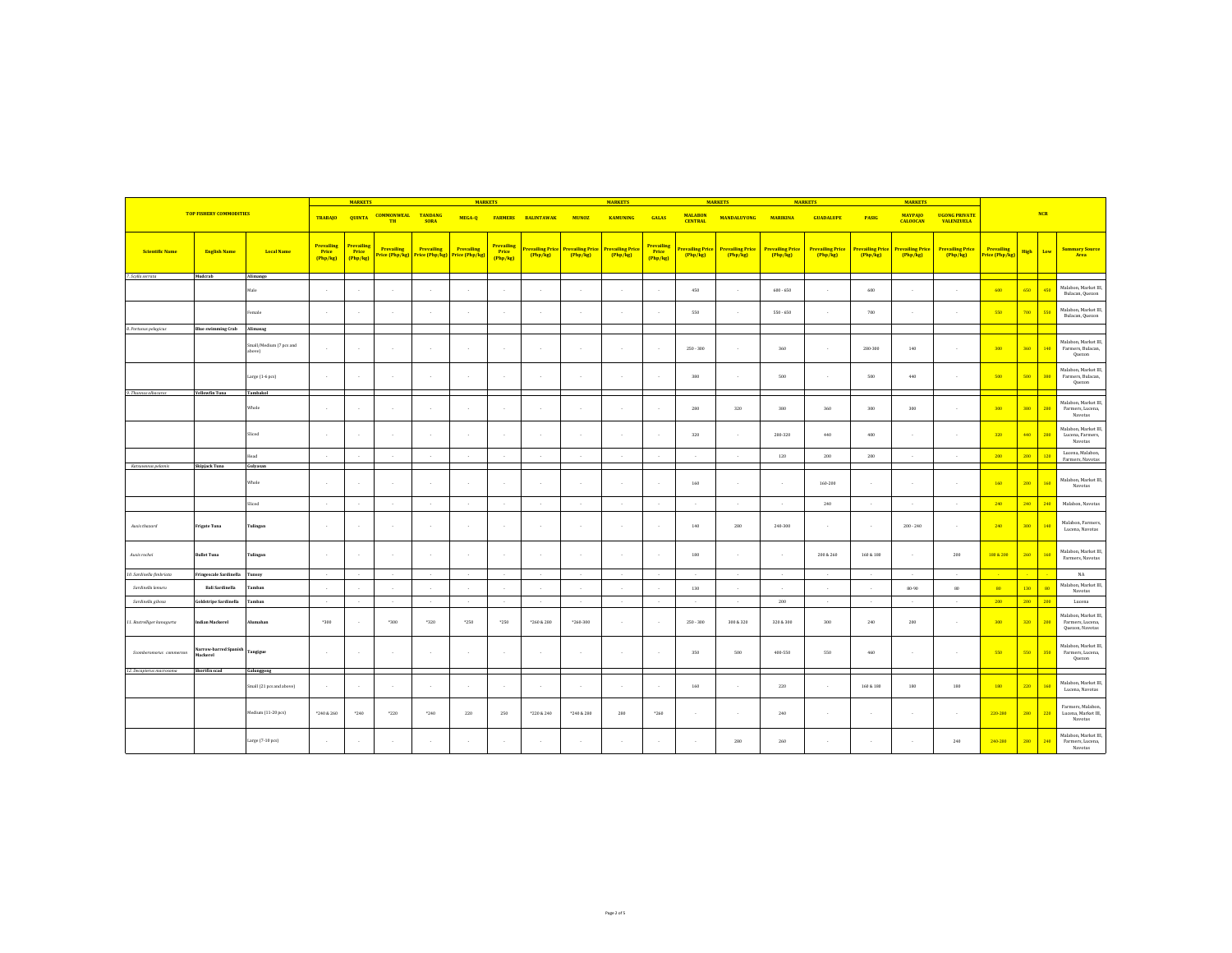|                                  |                                        |                                                                                |                                        | <b>MARKETS</b>                  |                                                            |                               | <b>MARKETS</b> |                               |                                     |                                     | <b>MARKETS</b>                      |                               |                                    | <b>MARKETS</b>                      |                                    | <b>MARKETS</b>                    |                                   | <b>MARKETS</b>                      |                                           |                              |             |            |                                                     |
|----------------------------------|----------------------------------------|--------------------------------------------------------------------------------|----------------------------------------|---------------------------------|------------------------------------------------------------|-------------------------------|----------------|-------------------------------|-------------------------------------|-------------------------------------|-------------------------------------|-------------------------------|------------------------------------|-------------------------------------|------------------------------------|-----------------------------------|-----------------------------------|-------------------------------------|-------------------------------------------|------------------------------|-------------|------------|-----------------------------------------------------|
|                                  | <b>TOP FISHERY COMMODITIES</b>         |                                                                                | <b>TRABAJO</b>                         | <b>QUINTA</b>                   | <b>COMMONWEAL</b><br><b>TH</b>                             | <b>TANDANG</b><br><b>SORA</b> | MEGA-Q         | <b>FARMERS</b>                | <b>BALINTAWAK</b>                   | <b>MUNOZ</b>                        | <b>KAMUNING</b>                     | <b>GALAS</b>                  | <b>MALABON</b><br><b>CENTRAL</b>   | <b>MANDALUYONG</b>                  | <b>MARIKINA</b>                    | <b>GUADALUPE</b>                  | <b>PASIG</b>                      | <b>MAYPAJO</b><br><b>CALOOCAN</b>   | <b>UGONG PRIVATE</b><br><b>VALENZUELA</b> |                              |             | <b>NCR</b> |                                                     |
| <b>Scientific Name</b>           | <b>English Name</b>                    | <b>Local Name</b>                                                              | <b>Prevailing</b><br>Price<br>(Php/kg) | Prevailing<br>Price<br>(Php/kg) | Prevailing<br>Price (Php/kg) Price (Php/kg) Price (Php/kg) | Prevailing                    | Prevailing     | Prevailing<br>Price<br>Php/kg | <b>Prevailing Price</b><br>[Php/kg] | <b>Prevailing Price</b><br>[Php/kg] | <b>Prevailing Price</b><br>(Php/kg) | Prevailing<br>Price<br>Php/kg | <b>revailing Price</b><br>[Php/kg] | <b>Prevailing Price</b><br>(Php/kg) | <b>Prevailing Price</b><br>Php/kg) | <b>Prevailing Price</b><br>Php/kg | <b>Prevailing Price</b><br>Php/kg | <b>Prevailing Price</b><br>(Php/kg) | <b>Prevailing Price</b><br>[Php/kg]       | Prevailing<br>Price (Php/kg) | <b>High</b> | Low        | <b>Summary Source</b><br>Area                       |
| 13. Loligo sp.                   | Squid                                  | Pusit                                                                          |                                        |                                 |                                                            |                               |                |                               |                                     |                                     |                                     |                               |                                    |                                     |                                    |                                   |                                   |                                     |                                           |                              |             |            |                                                     |
|                                  |                                        | lamot                                                                          | $\sim$                                 |                                 | $\sim$                                                     | $\cdot$                       |                | $\cdot$                       |                                     |                                     |                                     | $\sim$                        | 320                                | 440                                 | 400                                |                                   |                                   | 320-420                             | $\sim$                                    | 320                          | 440         | 320        | Malabon, Market III,<br>Farmers, Lucena,<br>Navotas |
|                                  |                                        | Bisaya/Kalawang/ Lapis                                                         | $\sim$                                 | $\sim$                          | $\sim$                                                     | $\sim$                        | $\sim$         | $\sim$                        | 14                                  | 14                                  | - 2                                 | $\sim$                        | $\sim$                             | 400                                 | <b>1979</b>                        | 180 & 420                         | 130                               | 200                                 | 200                                       | 200                          | 420         | 130        | Farmers, Malabon,<br>Navotas                        |
| 14. Lutjanus sp.                 | Snapper                                | Maya-maya                                                                      | $\sim$                                 | $\sim$                          | $\sim$                                                     | $\sim$                        | $\sim$         | $\sim$                        | 14                                  | $\sim$                              |                                     | $\sim$                        | 400                                | 360                                 | 400                                | 550-650                           | 360                               | $\mathbf{r}$                        | $\sim$                                    | 360 & 400                    | 650         | 360        | Malabon, Market III,<br>Farmers, Lucena             |
| 15. Epinephelus sp.              | Grouper                                | Lapu-lapu                                                                      | $\sim$                                 |                                 | $\sim$                                                     | $\sim$                        |                |                               |                                     |                                     |                                     | $\sim$                        | 350                                |                                     | 550                                | 350-450                           | 400                               |                                     | $\sim$                                    | 350                          | 550         | 350        | Malabon, Market III,<br>Lucena                      |
| Epinephelus sp.                  | <b>Grouper</b> (Red)                   | Lapu-lapu pula                                                                 | $\sim$                                 |                                 | $\sim$                                                     | $\cdot$                       |                | $\sim$                        |                                     |                                     |                                     | $\sim$                        | $450 - 550$                        |                                     | 550                                | 650                               | 500                               |                                     | ٠                                         | 550                          | 650         | 450        | Malabon, Lucena                                     |
| <b>Other Fishery Commodities</b> |                                        |                                                                                |                                        |                                 |                                                            |                               |                |                               |                                     |                                     |                                     |                               |                                    |                                     |                                    |                                   |                                   |                                     |                                           |                              |             |            |                                                     |
| Acetes sp.                       | Krill                                  | Alamang                                                                        | $\sim$                                 |                                 | $\cdot$                                                    | $\cdot$                       | $\sim$         | $\sim$                        |                                     |                                     |                                     | $\sim$                        | 60                                 |                                     | $\epsilon$                         | $\cdot$                           |                                   |                                     | $\sim$                                    | 60                           | 60          | 60         | Malabon, Market III                                 |
| Caesio sp.                       | Fusilier                               | Dalagang Bukid                                                                 | <b>1979</b>                            |                                 | $\sim$                                                     | $\sim$                        | $\sim$         | $\sim$                        | ٠.                                  | 14                                  |                                     | $\sim$                        | $\sim$                             | 320                                 | 300                                | 360                               | 260 & 300                         | $\mathbf{r}$                        | <b>1979</b>                               | 300                          | 360         | 260        | Farmers, Lucena,<br>Malabon                         |
| Caesio cuning                    | <b>Redbelly Yellowtail</b><br>Fusilier | Dalagang Bukid<br>Lapad/Sinaw-an                                               | $\sim$                                 |                                 | $\sim$                                                     | $\sim$                        | $\sim$         | $\sim$                        |                                     |                                     |                                     | $\sim$                        | $\sim$                             | 360                                 | 300                                | 360                               | 240 & 300                         |                                     | $\sim$                                    | 300 & 360                    | 360         | 240        | Farmers, Lucena,<br>Malabon                         |
| Caranx sp.                       | Trevally                               | <b>Talakitok</b>                                                               | $\sim$                                 |                                 | $\sim$                                                     | $\sim$                        | $\sim$         | $\cdot$                       | ٠.                                  |                                     |                                     | $\sim$                        | 320                                | ٠.                                  | 350                                | 380-400                           |                                   |                                     | $\sim$                                    | 320-400                      | 400         | 300        | Malabon, Market III,<br>Palawan, Lucena,<br>Farmers |
| Decapterus macrosoma             | Shortfin Scad                          | <b>Galunggong (Imported)</b>                                                   |                                        |                                 |                                                            |                               |                |                               |                                     | 200                                 |                                     |                               |                                    |                                     |                                    |                                   |                                   |                                     |                                           | 200                          | 200         | 200        | Navotas                                             |
|                                  |                                        | Medium (11-20 pcs)                                                             | 220                                    | 220                             | $\sim$                                                     | $\sim$                        | $*160$         | $*200$                        | *180                                |                                     |                                     | $\sim$                        | 170 & 180                          | 14                                  | 200                                | $\sim$                            | 180                               | 160                                 | 200                                       | 180, 200, 220                | 220         | 160        | Malabon, Navotas,                                   |
| Decapterus russelli              | Indian scad                            | Large (7-10 pes)<br><b>Galunggong Babae</b>                                    | . .                                    |                                 | $\sim$                                                     | $\mathbf{r}$                  |                |                               |                                     | - 1                                 |                                     | $\sim$                        | 200                                | - 1                                 |                                    |                                   | 200                               |                                     | ×.                                        | 200                          | 200 200     |            | Navotas<br>NA                                       |
| Dendrophysa russelii             | Croaker                                | Alakaak                                                                        | $\sim$                                 |                                 | $\sim$                                                     | $\sim$                        | $\mathcal{L}$  | $\sim$                        |                                     |                                     |                                     | $\sim$                        | $200 - 240$                        | 14                                  | ×.                                 | 280                               | $\sim$                            | $\mathbf{r}$                        | $\sim$                                    | 200-280                      | 280         | 200        | Malabon, Market III,                                |
| Gerres oyena                     | Common Silverbiddy                     | Latab/Lamas                                                                    | <b>1979</b>                            |                                 | $\sim$                                                     | $\sim$                        | $\sim$         | $\sim$                        | $\sim$                              | $\sim$                              | $\sim$                              | $\sim$                        | $200 - 220$                        | $\sim$                              | ×.                                 | 320                               | $\sim$                            | $\mathcal{L}$                       | $\sim$                                    | 200-320 <sup>3</sup>         | 320         | 200        | Farmers<br>Malabon, Market III,<br><b>Farmers</b>   |
| Leiognathus sp.                  | Pony Fish/Slipmouth                    | Lawayan/Tambong/Sapsa                                                          |                                        |                                 |                                                            |                               |                |                               |                                     |                                     |                                     |                               |                                    |                                     | 360-500                            | 160-450                           | 360                               | 280-320                             |                                           | 360                          | 500         | 160        | Lucena, Quezon,<br>Farmers, Malabon,                |
| Lethrinus sp.                    | <b>Emperor</b> fish                    | Kanuping                                                                       |                                        |                                 | $\sim$                                                     | $\sim$                        |                |                               |                                     |                                     |                                     | $\sim$                        |                                    |                                     |                                    | 450                               |                                   |                                     |                                           | 450                          | 450 450     |            | Navotas<br>Farmers                                  |
| Mene maculata                    | Moonfish                               | Chabita/Sapatero/Kadis/H<br>iwas/Chabita/Pateros/Bilo<br>ng-Bilong/Tabas/Kunan | $\sim$                                 |                                 | $\sim$                                                     | $\mathbf{r}$                  |                |                               |                                     |                                     |                                     | $\sim$                        |                                    | $\sim$                              | $\sim$                             | 300                               | 160                               |                                     | $\sim$                                    | 160 & 300                    | 300         | 160        | Farmers, Malabon,<br>Navotas                        |
| Metapenaeus ensis                | Greasy - back shrimp                   | Suwahe                                                                         | $\sim$                                 |                                 |                                                            |                               |                |                               |                                     |                                     |                                     |                               | $400 - 560$                        | 560                                 |                                    |                                   |                                   |                                     |                                           | 560                          | 560         | 400        | Malabon, Market III,<br>Farmers                     |
| Nemipterus sp.                   | <b>Threadfin Bream</b>                 | Bisugo                                                                         | $\sim$                                 |                                 | - 1                                                        | $\mathbf{r}$                  | $\mathcal{L}$  |                               |                                     |                                     |                                     |                               | 320                                |                                     | 400                                |                                   |                                   | 150-320                             |                                           | 320                          | 400         | 150        | Malabon, Market III,<br>Lucena, Navotas             |
| Pinna bicolor                    | Pen shell                              | Baloko                                                                         |                                        |                                 |                                                            |                               |                |                               |                                     |                                     |                                     |                               |                                    |                                     |                                    | 260-320                           |                                   |                                     |                                           | 260-320 320 260              |             |            | Farmers                                             |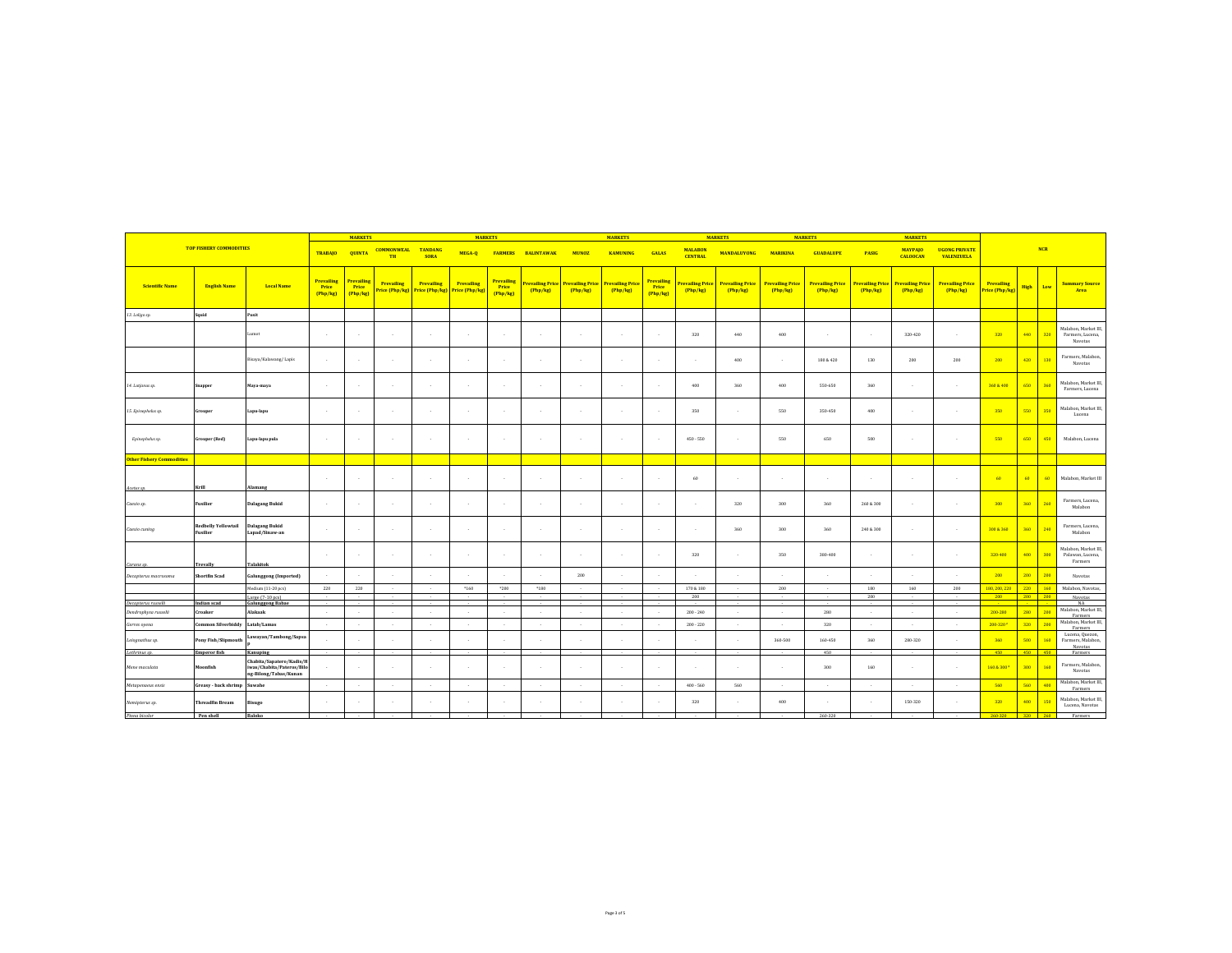|                        |                                  |                                                                             | <b>MARKETS</b><br><b>MARKETS</b>       |                                 |                                    |                               |                                     |                                 |                   |                                                     | <b>MARKETS</b>                    |                                 |                                   | <b>MARKETS</b>                    |                                   | <b>MARKETS</b>                    |                                                   | <b>MARKETS</b>                    |                                           |                              |      |     |                                                              |  |
|------------------------|----------------------------------|-----------------------------------------------------------------------------|----------------------------------------|---------------------------------|------------------------------------|-------------------------------|-------------------------------------|---------------------------------|-------------------|-----------------------------------------------------|-----------------------------------|---------------------------------|-----------------------------------|-----------------------------------|-----------------------------------|-----------------------------------|---------------------------------------------------|-----------------------------------|-------------------------------------------|------------------------------|------|-----|--------------------------------------------------------------|--|
|                        | <b>TOP FISHERY COMMODITIES</b>   |                                                                             | <b>TRABAJO</b>                         | <b>OUINTA</b>                   | <b>COMMONWEAL</b><br>TH            | <b>TANDANG</b><br><b>SORA</b> | MEGA-O                              | <b>FARMERS</b>                  | <b>BALINTAWAK</b> | <b>MUNOZ</b>                                        | <b>KAMUNING</b>                   | <b>GALAS</b>                    | <b>MALABON</b><br><b>CENTRAL</b>  | <b>MANDALUYONG</b>                | <b>MARIKINA</b>                   | <b>GUADALUPE</b>                  | <b>MAYPAJO</b><br><b>PASIG</b><br><b>CALOOCAN</b> |                                   | <b>UGONG PRIVATE</b><br><b>VALENZUELA</b> | <b>NCR</b>                   |      |     |                                                              |  |
| <b>Scientific Name</b> | <b>English Name</b>              | <b>Local Name</b>                                                           | <b>Prevailing</b><br>Price<br>(Php/kg) | Prevailing<br>Price<br>(Php/kg) | <b>Prevailing</b><br>rice (Php/kg) | Prevailing<br>Price (Php/kg)  | <b>Prevailing</b><br>Price (Php/kg) | Prevailing<br>Price<br>[Php/kg] | (Php/kg)          | <b>Prevailing Price Prevailing Price</b><br>Php/kg) | <b>Prevailing Price</b><br>Php/kg | Prevailing<br>Price<br>(Php/kg) | <b>Prevailing Price</b><br>Php/kg | <b>Prevailing Price</b><br>Php/kg | <b>Prevailing Price</b><br>Php/kg | <b>Prevailing Price</b><br>Php/kg | <b>Prevailing Price</b><br>Php/kg                 | <b>Prevailing Price</b><br>Php/kg | <b>Prevailing Price</b><br>Php/kg         | Prevailing<br>Price (Php/kg) | High | Low | <b>Summary Source</b><br>Area                                |  |
| Rastrelliger sp.       | Mackerel                         | Hasa-hasa                                                                   | $\sim$                                 |                                 |                                    |                               | $\sim$                              |                                 | - 1               |                                                     |                                   |                                 | 300                               | 380                               | 380                               |                                   |                                                   | 440                               | <b>1979</b>                               | 380                          | 440  | 300 | Malabon, Market III.<br>Farmers, Lucena,<br>Navotas          |  |
| Salmo salar            | <b>Atlantic Salmon</b>           | Salmon                                                                      |                                        |                                 |                                    |                               |                                     |                                 |                   |                                                     |                                   |                                 |                                   |                                   |                                   |                                   |                                                   |                                   |                                           |                              |      |     | NA                                                           |  |
|                        |                                  | head                                                                        | $\sim$                                 |                                 | $\sim$                             | $\sim$                        | . .                                 | $\sim$                          | 14                | $\sim$                                              | - 2                               | $\sim$                          | 160                               | 160                               | 150-300                           | 180                               |                                                   |                                   | <b>11</b>                                 | 160                          | 300  | 140 | Malabon, Market III,<br>Farmers, Quezon                      |  |
|                        |                                  | belly                                                                       | $\sim$                                 |                                 | $\sim$                             |                               | . .                                 |                                 |                   |                                                     |                                   |                                 |                                   | <b>11</b>                         | $320 - 400$                       | 380                               |                                                   |                                   | $\sim$                                    | 320-400                      | 400  | 320 | Quezon, Farmers,<br>Malabon                                  |  |
|                        |                                  | meat/sliced                                                                 | $\sim$                                 |                                 |                                    |                               | $\mathbf{r}$                        |                                 |                   |                                                     |                                   |                                 |                                   |                                   | 620-650                           | 700                               |                                                   |                                   | <b>11</b>                                 | 620-700                      | 700  | 620 | Quezon, Farmers,<br>Malabon                                  |  |
| Sardinella tawilis     | <b>Freshwater tawilis</b>        | Tawilis/ Salinyasi                                                          | 14                                     |                                 |                                    |                               | $\mathbf{r}$                        |                                 | $\mathbf{r}$      |                                                     |                                   |                                 | $\sim$                            | - 1                               | 160                               |                                   |                                                   |                                   | . .                                       | 160                          | 160  | 160 | Lucena                                                       |  |
| Selar crumenophthalmus | <b>Big-eye Scad</b>              | Matangbaka/Matambaka/<br>Mat-an/Salay-<br>salay/Tamarong/Tulay/K<br>stob    |                                        |                                 | . .                                |                               | $\sim$                              | $\sim$                          | ٠.                | $\sim$                                              |                                   |                                 |                                   | . .                               | 300                               | 280                               | 160                                               |                                   | ×.                                        | 160-300*                     | 300  | 160 | Lucena, Farmers,<br>Malabon, Navotas                         |  |
| Selaroides leptolepis  | <b>Yellow-striped Scad</b>       | Salav-<br>salay/Salaginto/Salay-<br>einto/Dalinu-<br>an/Lambiyaw/Karabalyas | $\sim$                                 |                                 | . .                                |                               | ٠.                                  | $\sim$                          | 14                | $\sim$                                              |                                   | $\sim$                          | $260 - 320$                       | 360                               | 280-320                           | $300 - 340$                       |                                                   | 320                               |                                           | 320                          | 360  | 260 | Malabon, Market III,<br>Farmers, Lucena,<br>Navotas          |  |
| Siganus sp.            | Spinefoot/<br>Rabbitfish/Siganid | Bataway/Danggit/Bawis/<br>Malaga                                            |                                        |                                 |                                    |                               |                                     |                                 |                   | $\sim$                                              |                                   | $\sim$                          |                                   | . .                               |                                   | 430-450                           |                                                   | 300                               | $\sim$                                    | 300-450 <sup>5</sup>         | 450  | 300 | Farmers, Navotas                                             |  |
| Sphyraena sp.          | Barracuda                        | Panghalwan/Lusod/Rump                                                       | <b>1979</b>                            |                                 |                                    |                               | ٠.                                  |                                 | $\mathbf{r}$      | 14                                                  |                                   | $\sim$                          | $300 - 320$                       | $\sim$                            | $\mathbf{r}$                      | 280                               |                                                   |                                   | <b>11</b>                                 | 280-320                      | 320  | 280 | Malabon, Market III,<br>Farmers                              |  |
| Stolephorus sp.        | Anchovy                          | Dilis/Bolinao/Tuwakang/<br><b>Bawdnon</b>                                   |                                        |                                 |                                    |                               | ٠.                                  |                                 |                   |                                                     |                                   |                                 | $240 - 320$                       | <b>11</b>                         | $\sim$                            | $\sim$                            |                                                   | $\sim$                            | $\sim$                                    | 240-320                      | 320  | 240 | Malabon, Market III                                          |  |
| Teuthida sp.           | Squid                            | Pusit                                                                       | $\sim$                                 |                                 | $\mathbf{r}$                       |                               | $\mathbf{r}$                        | ×                               | $\mathbf{r}$      | $\sim$                                              |                                   | $\sim$                          | $400 - 450$                       | $\sim$                            |                                   |                                   |                                                   |                                   | <b>1979</b>                               | 400 & 450                    | 450  | 400 | Malabon, Market III                                          |  |
|                        |                                  | white                                                                       | $\sim$                                 |                                 | $\mathbf{r}$                       |                               | . .                                 | . .                             | 14                | $\sim$                                              |                                   | $\sim$                          | 320                               | . .                               | 300                               | 300                               | 300                                               | 300                               | $\sim$                                    | 300                          | 320  | 300 | Malabon, Market III,<br>Bulacan, Lucena,<br>Farmers, Navotas |  |
|                        |                                  | black                                                                       | 14                                     |                                 |                                    |                               | ٠.                                  | ×                               | $\mathbf{r}$      | 14                                                  |                                   | $\sim$                          | 350                               | . .                               | 380                               | $\sim$                            |                                                   |                                   | $\sim$                                    | 350 & 380                    | 380  | 350 | Malabon, Market III,<br>Lucena                               |  |
| Trichiurus iaponicus   | <b>Cutlass Fish</b>              | Espada                                                                      | <b>Service</b>                         |                                 |                                    |                               |                                     |                                 |                   |                                                     |                                   |                                 |                                   |                                   |                                   |                                   |                                                   |                                   |                                           | m.                           |      |     | NA                                                           |  |
| Trichiurus lepturus    | Largehead Hairtail               | Espada/<br>Pingka/Langkoy<br>Lahing/Diwit                                   | <b>1979</b>                            |                                 |                                    |                               |                                     |                                 |                   |                                                     |                                   |                                 | 300                               |                                   | 360                               | 320                               |                                                   | 300                               |                                           | 300                          | 360  | 300 | Malabon, Market III,<br>Lucena, Farmers,<br>Navotas          |  |